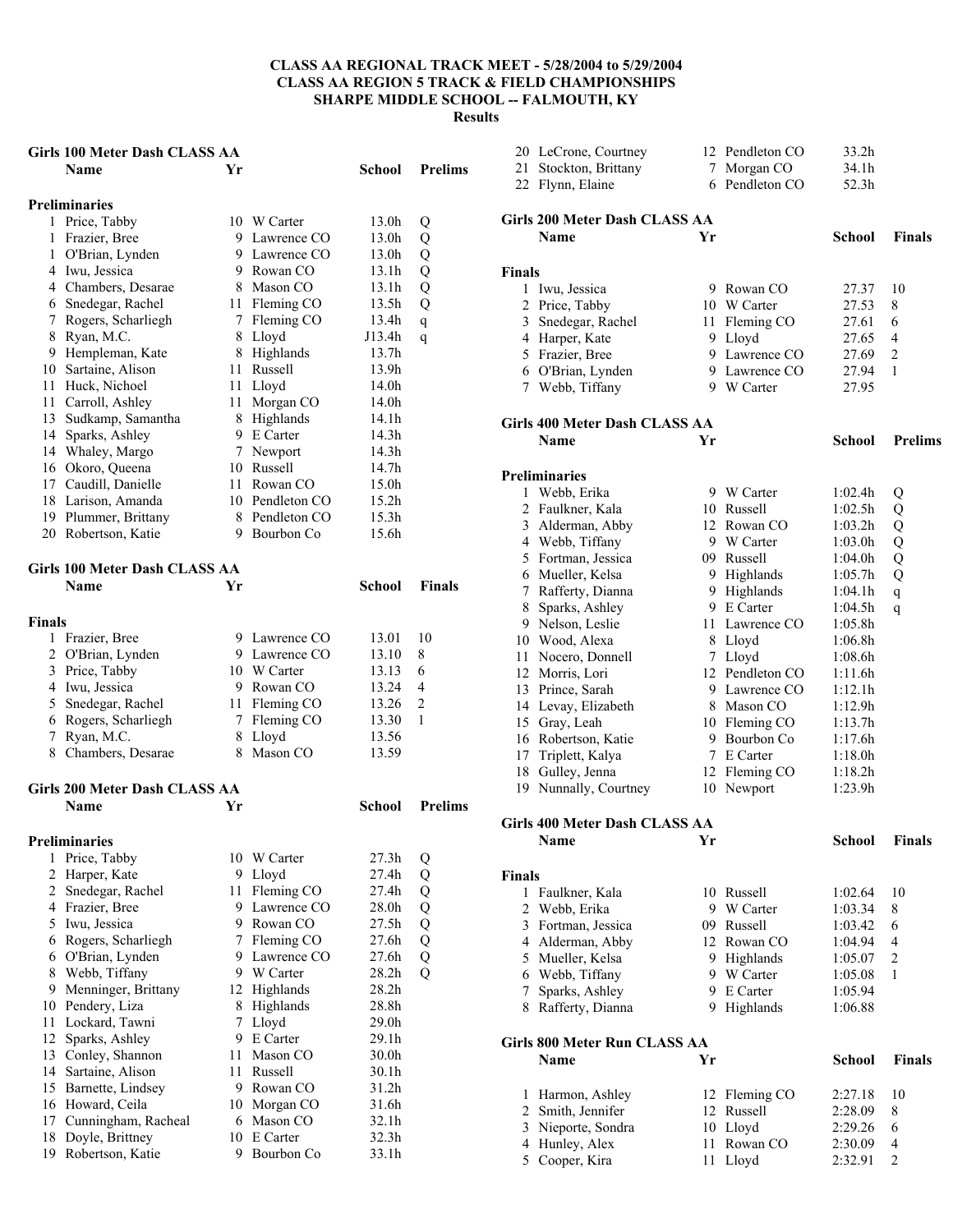|        | 6 Hensley, Sarah                        |      | 10 Highlands                 | 2:33.76              | 1              |
|--------|-----------------------------------------|------|------------------------------|----------------------|----------------|
|        | 7 Muncy, Paige                          |      | 10 Russell                   | 2:40.84              |                |
|        | 8 Hansman, Abbey                        |      | 11 Highlands                 | 2:42.13              |                |
|        | 9 Schumacher, Allison                   | 11 - | Mason CO                     | 2:45.12              |                |
|        | 10 White, Racheal                       |      | 7 Mason CO                   | 2:48.89              |                |
|        | 11 Barker, Kelly                        |      | 11 W Carter                  | 2:50.76              |                |
|        | 12 King, Bethany                        |      | 6 Pendleton CO               | 2:54.54              |                |
|        | 13 Prince, Sarah                        |      | 9 Lawrence CO                | 2:54.59              |                |
|        | 14 Lea, Ciara                           |      | 11 Pendleton CO              | 3:02.60              |                |
| 15     | Shepherd, Kaitlyn                       | 8    | W Carter                     | 3:30.14              |                |
|        |                                         |      |                              |                      |                |
|        | Girls 1600 Meter Run CLASS AA           |      |                              |                      |                |
|        | Name                                    | Yr   |                              | School               | Finals         |
|        |                                         |      |                              |                      |                |
| 1      | Nieporte, Sondra                        |      | 10 Lloyd                     | 5:27.48              | 10             |
| 2      | Dressman, Darcie                        |      | 10 Highlands                 | 5:29.06              | 8              |
|        | 3 Cooper, Kira                          |      | 11 Lloyd                     | 5:31.36              | 6              |
|        | 4 Valentine, Mariah                     |      | 10 Russell                   | 5:33.42              | 4              |
| 5      | Jones, Ashley                           |      | 12 Highlands                 | 5:51.42              | $\overline{2}$ |
|        | 6 McCain, Kelsey                        |      | 6 Pendleton CO               | 5:54.25              | 1              |
| $\tau$ | White, Racheal                          |      | 7 Mason CO                   | 6:04.90              |                |
| 8      | Geis, Allie                             |      | 08 Russell                   | 6:21.42              |                |
|        | 9 Chambless, Amanda                     |      | 6 E Carter                   | 6:32.37              |                |
|        | 10 Harmon, Courtney                     |      | 9 Fleming CO                 | 6:52.18              |                |
|        | 11 King, Bethany                        |      | 6 Pendleton CO               | 7:01.58              |                |
|        | 12 Shepherd, Kaitlyn                    |      | 8 W Carter                   | 7:13.89              |                |
|        | 13 Heston, Elizabeth                    |      | 8 Lawrence CO                | 7:23.83              |                |
|        | 14 Donnell, Theresa                     | 6    | Newport                      | 8:03.23              |                |
|        | Girls 3200 Meter Run CLASS AA           |      |                              |                      |                |
|        |                                         |      |                              |                      |                |
|        |                                         |      |                              |                      |                |
|        | Name                                    | Yr   |                              | School               | <b>Finals</b>  |
|        |                                         |      |                              |                      | 10             |
| 1<br>2 | Weigel, Cassie                          |      | 12 Rowan CO                  | 11:59.91             | 8              |
|        | Dressman, Darcie                        |      | 10 Highlands                 | 12:19.99             | 6              |
|        | 3 Cooper, Kira                          |      | 11 Lloyd                     | 12:28.68             | $\overline{4}$ |
|        | 4 Hansman, Alisha                       |      | 10 Highlands                 | 12:29.47             | $\overline{2}$ |
| 5      | Ashcraft, Mandy                         |      | 9 Lloyd                      | 12:36.78             | 1              |
|        | 6 Valentine, Mariah                     |      | 10 Russell                   | 12:55.77             |                |
|        | 7 McCain, Kelsey                        |      | 6 Pendleton CO               | 13:17.13             |                |
| 8      | Chambless, Amanda                       | 09.  | 6 E Carter<br>Russell        | 14:30.97             |                |
| 8      | Ison, Sarah<br>10 Gulley, Jenna         |      | 12 Fleming CO                | 14:30.97<br>15:03.41 |                |
|        |                                         |      |                              |                      |                |
|        | <b>Girls 100 Meter Hurdles CLASS AA</b> |      |                              |                      |                |
|        | Name                                    | Yr   |                              | School               | <b>Prelims</b> |
|        |                                         |      |                              |                      |                |
|        | <b>Preliminaries</b>                    |      |                              |                      |                |
|        | 1 Faulkner, Britt                       |      | 09 Russell                   | 17.2 <sub>h</sub>    | Q              |
| 1      | Gough, Kim                              | 11   | Lloyd                        | 17.2h                | Q              |
| 3      | Roberts, Maggie                         | 11   | Highlands                    | 18.2h                | Q              |
|        | 4 Jouett, Tiea                          |      | 11 Lloyd                     | 17.3h                | Q              |
| 5      | Remley, Sara                            |      | 12 Pendleton CO              | 18.5h                | Q              |
|        | 6 Baumgardner, Amanda                   |      | 9 Lawrence CO                | 19.2 <sub>h</sub>    | Q              |
| 7      | Menninger, Emily                        | 11 - | Highlands                    | 19.1h                | q              |
| 8      | Hoback, Nikki                           |      | 09 Russell                   | 19.3 <sub>h</sub>    | q              |
| 9      | Lynch, Heather                          | 9    | Fleming CO                   | 19.6h                |                |
| 10     | Wilson, Brittnie                        | 8    | E Carter                     | 19.8h                |                |
| 11     | Larison, Chrissy<br>12 Nolen, Danielle  |      | 9 Pendleton CO<br>8 W Carter | 21.4h<br>22.8h       |                |

### **Girls 100 Meter Hurdles CLASS AA**

|               | Name                                    | Yr |                        | <b>School</b>  | <b>Finals</b>  |  |  |  |  |  |
|---------------|-----------------------------------------|----|------------------------|----------------|----------------|--|--|--|--|--|
|               |                                         |    |                        |                |                |  |  |  |  |  |
| <b>Finals</b> |                                         |    |                        |                |                |  |  |  |  |  |
| 1             | Faulkner, Britt                         |    | 09 Russell             | 16.77          | 10             |  |  |  |  |  |
|               | 2 Jouett, Tiea                          | 11 | Lloyd                  | 17.49          | 8              |  |  |  |  |  |
|               | 3 Gough, Kim                            |    | 11 Lloyd               | 17.50          | 6              |  |  |  |  |  |
|               | 4 Remley, Sara                          |    | 12 Pendleton CO        | 18.42          | 4              |  |  |  |  |  |
|               | 5 Roberts, Maggie                       | 11 | Highlands              | 18.44          | 2              |  |  |  |  |  |
|               | 6 Hoback, Nikki                         |    | 09 Russell             | 19.06          | 1              |  |  |  |  |  |
|               | 7 Baumgardner, Amanda                   |    | 9 Lawrence CO          | 19.37          |                |  |  |  |  |  |
|               | 8 Menninger, Emily                      |    | 11 Highlands           | 19.86          |                |  |  |  |  |  |
|               | <b>Girls 300 Meter Hurdles CLASS AA</b> |    |                        |                |                |  |  |  |  |  |
|               | <b>Name</b>                             | Yr |                        | <b>School</b>  | <b>Prelims</b> |  |  |  |  |  |
|               |                                         |    |                        |                |                |  |  |  |  |  |
|               | <b>Preliminaries</b>                    |    |                        |                |                |  |  |  |  |  |
|               | 1 Jouett, Tiea                          |    | 11 Lloyd               | 51.6h          | Q              |  |  |  |  |  |
|               | 2 Gough, Kim                            | 11 | Lloyd                  | 51.9h          | Q              |  |  |  |  |  |
|               | 3 Faulkner, Britt                       |    | 09 Russell             | 53.0h          | Q              |  |  |  |  |  |
|               | 4 Wehage, Maggie                        |    | 12 Highlands           | 53.5h          | Q              |  |  |  |  |  |
|               | 5 Cline, Allie                          |    | 8 Highlands            | 54.9h          | Q              |  |  |  |  |  |
|               | 6 Harmon, Courtney                      |    | 9 Fleming CO           | 56.0h          | Q              |  |  |  |  |  |
|               | 7 Remley, Sara                          |    | 12 Pendleton CO        | 54.1h          |                |  |  |  |  |  |
|               | 8 Humphrey, Abby                        |    | 6 Lawrence CO          | 55.9h          | q              |  |  |  |  |  |
|               | 9 Lynch, Heather                        |    | 9 Fleming CO           | 56.0h          | q              |  |  |  |  |  |
|               | 10 Nolen, Nicole                        |    | 8 W Carter             | 57.4h          |                |  |  |  |  |  |
|               | 11 Wilson, Brittnie                     |    | 8 E Carter             | 58.7h          |                |  |  |  |  |  |
|               |                                         |    |                        |                |                |  |  |  |  |  |
|               | 12 Baumgardner, Amanda                  |    | 9 Lawrence CO          | 59.0h          |                |  |  |  |  |  |
|               | 13 Rabalais, Audrey                     |    | 08 Russell             | 59.2h          |                |  |  |  |  |  |
|               | 14 Flaugher, Megan                      |    | 9 E Carter             | 59.3h          |                |  |  |  |  |  |
|               | 15 Larison, Chrissy                     |    | 9 Pendleton CO         | 1:00.7h        |                |  |  |  |  |  |
|               | 16 Nolen, Danielle                      |    | 8 W Carter             | 1:02.3h        |                |  |  |  |  |  |
|               | <b>Girls 300 Meter Hurdles CLASS AA</b> |    |                        |                |                |  |  |  |  |  |
|               | Name                                    | Yr |                        | <b>School</b>  | <b>Finals</b>  |  |  |  |  |  |
|               |                                         |    |                        |                |                |  |  |  |  |  |
| <b>Finals</b> |                                         |    |                        |                |                |  |  |  |  |  |
|               | 1 Faulkner, Britt                       |    | 09 Russell             | 49.57          | 10             |  |  |  |  |  |
|               |                                         | 11 |                        | 50.64          | 8              |  |  |  |  |  |
|               | 2 Jouett, Tiea<br>3 Gough, Kim          | 11 | Lloyd<br>Lloyd         | 50.77          | 6              |  |  |  |  |  |
|               |                                         |    | 12 Highlands           | 51.97          | 4              |  |  |  |  |  |
|               | 4 Wehage, Maggie<br>5 Cline, Allie      |    |                        | 53.98          | $\overline{2}$ |  |  |  |  |  |
|               |                                         |    | 8 Highlands            |                |                |  |  |  |  |  |
|               | 6 Remley, Sara                          |    | 12 Pendleton CO        | 55.60          | 1              |  |  |  |  |  |
|               | 7 Harmon, Courtney                      |    | 9 Fleming CO           | 57.91          |                |  |  |  |  |  |
| 8             | Humphrey, Abby                          |    | 6 Lawrence CO          | 58.24          |                |  |  |  |  |  |
|               |                                         |    |                        |                |                |  |  |  |  |  |
|               | Girls 4x100 Meter Relay CLASS AA        |    |                        |                |                |  |  |  |  |  |
|               | Team                                    |    | Relay                  | <b>Prelims</b> |                |  |  |  |  |  |
|               |                                         |    |                        |                |                |  |  |  |  |  |
|               | <b>Preliminaries</b>                    |    |                        |                |                |  |  |  |  |  |
|               | 1 Lloyd Memorial                        |    |                        | 52.2h          | Q              |  |  |  |  |  |
|               | 1) Jouett, Tiea 11                      |    | 2) Ryan, M.C. 8        |                |                |  |  |  |  |  |
|               | 3) Gough, Kim 11                        |    | 4) Harper, Kate 9      |                |                |  |  |  |  |  |
|               | 5) Wood, Alexa 8                        |    | 6) Lockard, Tawni 7    |                |                |  |  |  |  |  |
|               | 2 Lawrence County                       |    |                        | 53.8h          | Q              |  |  |  |  |  |
|               | 1) Nelson, Ashley 9                     |    | 2) Frazier, Bree 9     |                |                |  |  |  |  |  |
|               | 3) Laney, Hillary 7                     |    | 4) O'Brian, Lynden 9   |                |                |  |  |  |  |  |
|               | 5) Prince, Sarah 9                      |    | 6) Humphrey, Katy 6    |                |                |  |  |  |  |  |
|               | 3 Mason County                          |    |                        | 53.9h          | Q              |  |  |  |  |  |
|               | 1) Murray, Andrea 8                     |    | 2) Conley, Shannon 11  |                |                |  |  |  |  |  |
|               | 3) Legris, Hannah 12                    |    | 4) Chambers, Desarae 8 |                |                |  |  |  |  |  |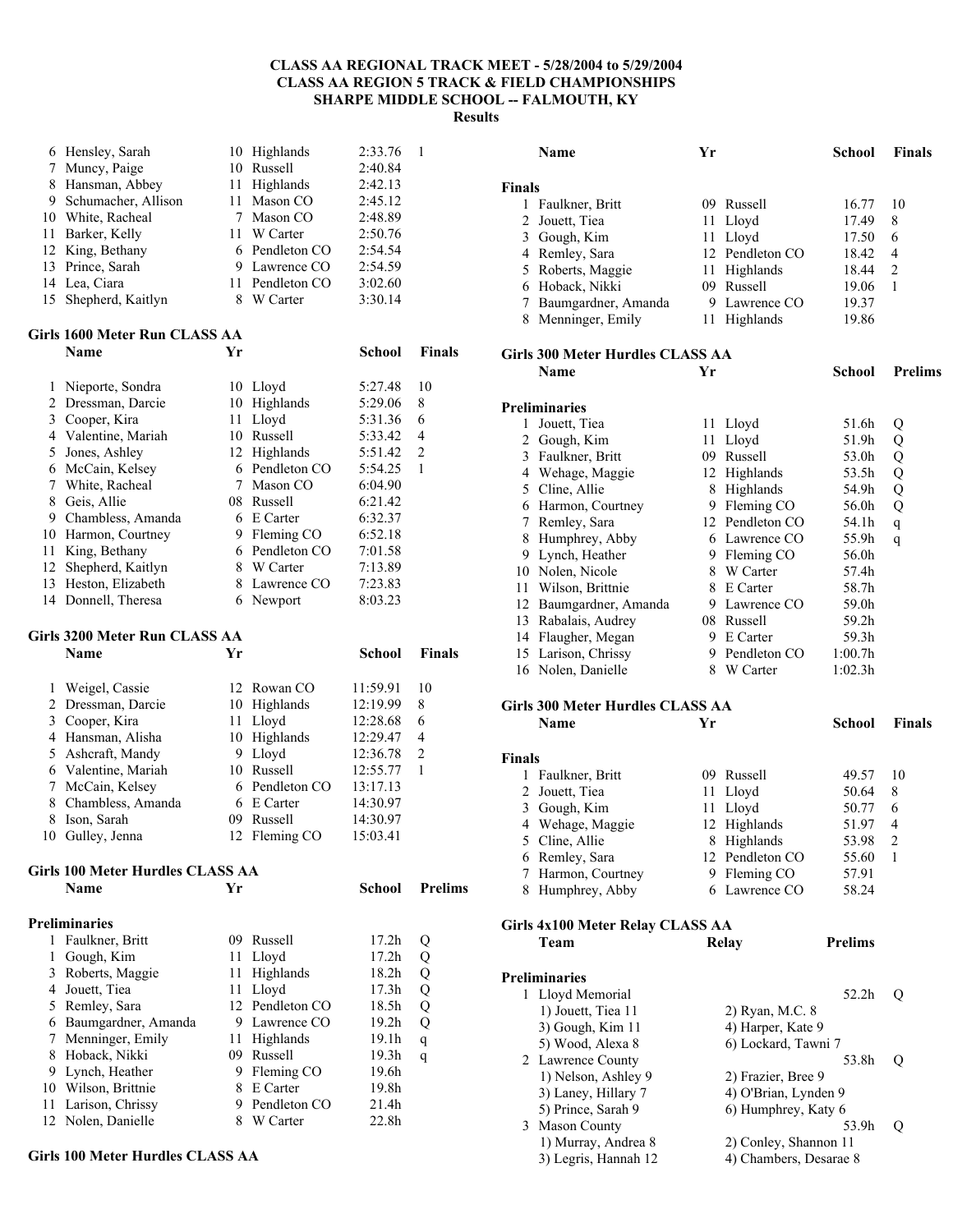|    | 5) Cunningham, Racheal 6  | 6) Green, Cory 8        |   |
|----|---------------------------|-------------------------|---|
| 4  | Russell                   | 54.6h                   | Q |
|    | 1) Sartaine, Alison 11    | 2) Muncy, Paige 10      |   |
|    | 3) Miller, Kendra 10      | 4) Faulkner, Britt 09   |   |
|    | 5) Fortman, Jessica 09    | 6) Okoro, Queena 10     |   |
| 5. | Highlands                 | 54.0h                   | Q |
|    | 1) Pendery, Liza 8        | 2) Sudkamp, Samantha 8  |   |
|    | 3) Menninger, Brittany 12 | 4) Hempleman, Kate 8    |   |
|    | 5) Sween, Kelsey 10       | 6) Roberts, Maggie 11   |   |
|    | 6 West Carter             | 55.4h                   | Q |
|    | 1) Nolen, Nicole 8        | 2) Webb, Tiffany 9      |   |
|    | 3) Webb, Erika 9          | 4) Price, Tabby 10      |   |
|    | 5) Nolen, Danielle 8      | 6) Duncan, Courtney 11  |   |
| 7  | <b>Fleming County</b>     | 55.6h                   | Q |
|    | 1) Snedegar, Rachel 11    | 2) Hill, Danielle 9     |   |
|    | 3) Landreth, Haley 10     | 4) Rogers, Scharliegh 7 |   |
|    | 5) Lynch, Heather 9       | 6) Gray, Leah 10        |   |
| 8  | Pendleton County          | 59.6h                   | Q |
|    | 1) Plummer, Brittany 8    | 2) Larison, Amanda 10   |   |
|    | 3) Taylor, Destinee 8     | 4) Barnes, Alex 7       |   |
|    | 5) LeCrone, Caitlin 7     | 6) LeCrone, Courtney 12 |   |
| 9  | <b>East Carter</b>        | 1:01.7h                 |   |
|    | 1) Flaugher, Megan 9      | 2) Doyle, Brittney 10   |   |
|    | 3) Cooke, Breanna 7       | 4) Colley, Brea 10      |   |
|    | 5) Triplett, Kalya 7      | 6) Prichard, Rachel 7   |   |

# **Girls 4x100 Meter Relay CLASS AA**

|               | Team                     | <b>Finals</b><br>Relay    |                |
|---------------|--------------------------|---------------------------|----------------|
| <b>Finals</b> |                          |                           |                |
|               | 1 Lloyd Memorial         | 52.12                     | 10             |
|               | 1) Jouett, Tiea 11       | 2) Ryan, M.C. 8           |                |
|               | 3) Gough, Kim 11         | 4) Harper, Kate 9         |                |
|               | 5) Wood, Alexa 8         | 6) Lockard, Tawni 7       |                |
|               | 2 Lawrence County        | 52.85                     | 8              |
|               | 1) Nelson, Ashley 9      | 2) Frazier, Bree 9        |                |
|               | 3) Laney, Hillary 7      | 4) O'Brian, Lynden 9      |                |
|               | 5) Prince, Sarah 9       | 6) Humphrey, Katy 6       |                |
|               | 3 Russell                | 53.78                     | 6              |
|               | 1) Sartaine, Alison 11   | 2) Muncy, Paige 10        |                |
|               | 3) Miller, Kendra 10     | 4) Faulkner, Britt 09     |                |
|               | 5) Fortman, Jessica 09   | 6) Hoback, Nikki 09       |                |
|               | 4 Fleming County         | 54.12                     | 4              |
|               | 1) Snedegar, Rachel 11   | 2) Hill, Danielle 9       |                |
|               | 3) Landreth, Haley 10    | 4) Rogers, Scharliegh 7   |                |
|               | 5) Lynch, Heather 9      | 6) Gray, Leah 10          |                |
|               | 5 Highlands              | 54.13                     | $\overline{2}$ |
|               | 1) Hempleman, Kate 8     | 2) Pendery, Liza 8        |                |
|               | 3) Sudkamp, Samantha 8   | 4) Menninger, Brittany 12 |                |
|               | 5) Sween, Kelsey 10      | 6) Roberts, Maggie 11     |                |
|               | 6 West Carter            | 55.01                     | 1              |
|               | 1) Nolen, Nicole 8       | 2) Webb, Tiffany 9        |                |
|               | 3) Webb, Erika 9         | 4) Price, Tabby 10        |                |
|               | 5) Nolen, Danielle 8     | 6) Duncan, Courtney 11    |                |
| 7             | <b>Mason County</b>      | 55.92                     |                |
|               | 1) Cunningham, Racheal 6 | 2) Conley, Shannon 11     |                |
|               | 3) Legris, Hannah 12     | 4) Chambers, Desarae 8    |                |
|               | 5) Green, Cory 8         | 6) Murray, Andrea 8       |                |
|               | 8 Pendleton County       | 1:00.37                   |                |
|               | 1) Taylor, Destinee 8    | 2) Larison, Amanda 10     |                |
|               | 3) LeCrone, Caitlin 7    | 4) Barnes, Alex 7         |                |
|               | 5) Plummer, Brittany 8   | 6) LeCrone, Courtney 12   |                |

|               | Girls 4x200 Meter Relay CLASS AA                  |                                |    |
|---------------|---------------------------------------------------|--------------------------------|----|
|               | Team                                              | <b>Prelims</b><br><b>Relay</b> |    |
|               |                                                   |                                |    |
|               | <b>Preliminaries</b>                              |                                |    |
|               | 1 Lawrence County                                 | 1:51.8h                        | Q  |
|               | 1) Nelson, Ashley 9                               | 2) Frazier, Bree 9             |    |
|               | 3) Laney, Hillary 7                               | 4) O'Brian, Lynden 9           |    |
|               | 5) Prince, Sarah 9                                | 6) Humphrey, Katy 6            |    |
|               | 2 Highlands                                       | 1:53.0h                        | Q  |
|               | 1) Menninger, Brittany 12                         | 2) Rafferty, Dianna 9          |    |
|               | 3) Pendery, Liza 8                                | 4) Sudkamp, Samantha 8         |    |
|               | 5) Roberts, Maggie 11                             | 6) Hempleman, Kate 8           |    |
|               | 3 Lloyd Memorial                                  | 1:53.5h                        | Q  |
|               | 1) Jouett, Tiea 11                                | 2) Wood, Alexa 8               |    |
|               | 3) Huck, Nichoel 11                               | 4) Gough, Kim 11               |    |
|               | 5) Lockard, Tawni 7                               | 6) Ryan, M.C. 8                |    |
|               | 4 Fleming County                                  | 1:56.0h                        | Q  |
|               | 1) Snedegar, Rachel 11                            | 2) Landreth, Haley 10          |    |
|               | 3) Harmon, Courtney 9                             | 4) Rogers, Scharliegh 7        |    |
|               | 5) Hill, Danielle 9                               | 6) Harmon, Ashley 12           |    |
|               | 5 Mason County                                    | 1:57.7h                        | Q  |
|               | 1) Batey, Rebecca 7                               | 2) Schumacher, Allison 11      |    |
|               | 3) Conley, Shannon 11                             | 4) Legris, Hannah 12           |    |
|               | 5) Green, Cory 8                                  | 6) Cunningham, Racheal 6       |    |
|               | 6 Russell                                         | 2:00.0h                        | Q  |
|               | 1) Faulkner, Britt 09                             | 2) Faulkner, Kala 10           |    |
|               | 3) Fortman, Jessica 09                            | 4) Muncy, Paige 10             |    |
|               | 5) Sartaine, Alison 11                            | 6) Miller, Kendra 10           |    |
|               | Preliminaries  (Girls 4x200 Meter Relay CLASS AA) |                                |    |
|               | Team                                              | <b>Prelims</b><br><b>Relay</b> |    |
|               |                                                   |                                |    |
|               | 7 Pendleton County                                | 2:03.7h                        | Q  |
|               | 1) Morris, Lori 12                                | 2) Barnes, Alex 7              |    |
|               | 3) LeCrone, Caitlin 7                             | 4) Remley, Sara 12             |    |
|               | 5) Plummer, Brittany 8                            | 6) LeCrone, Courtney 12        |    |
|               | 8 West Carter                                     | 2:08.5h                        | Q  |
|               | 1) Duncan, Courtney 11                            | 2) Lands, Becky 11             |    |
|               | 3) Nolen, Nicole 8                                | 4) Walker, Clerrinda 9         |    |
|               | 5) Nolen, Danielle 8                              | 6) Nolen, Paige 7              |    |
|               | 9 East Carter                                     | 2:09.4h                        |    |
|               | 1) Colley, Brea 10                                | 2) Triplett, Kalya 7           |    |
|               | 3) Doyle, Brittney 10                             | 4) Flaugher, Megan 9           |    |
|               | 5) Pennington, Sonja 8                            | 6) Prichard, Rachel 7          |    |
|               |                                                   |                                |    |
|               | Girls 4x200 Meter Relay CLASS AA                  |                                |    |
|               | Team                                              | <b>Finals</b><br>Relay         |    |
|               |                                                   |                                |    |
| <b>Finals</b> |                                                   |                                |    |
|               | 1 Lawrence County                                 | 1:50.84                        | 10 |
|               | 1) Nelson, Ashley 9                               | 2) Frazier, Bree 9             |    |
|               | 3) Laney, Hillary 7                               | 4) O'Brian, Lynden 9           |    |
|               | 5) Prince, Sarah 9                                | 6) Humphrey, Katy 6            |    |
|               | 2 Russell                                         | 1:50.97                        | 8  |
|               | 1) Faulkner, Britt 09                             | 2) Fortman, Jessica 09         |    |
|               | 3) Muncy, Paige 10                                | 4) Faulkner, Kala 10           |    |
|               | 5) Sartaine, Alison 11                            | 6) Geis, Allie 08              |    |
| 3             | Highlands                                         | 1:51.06                        | 6  |
|               | 1) Sudkamp, Samantha 8                            | 2) Rafferty, Dianna 9          |    |
|               | 3) Pendery, Liza 8                                | 4) Menninger, Brittany 12      |    |
|               | 5) Hempleman, Kate 8                              | 6) Roberts, Maggie 11          |    |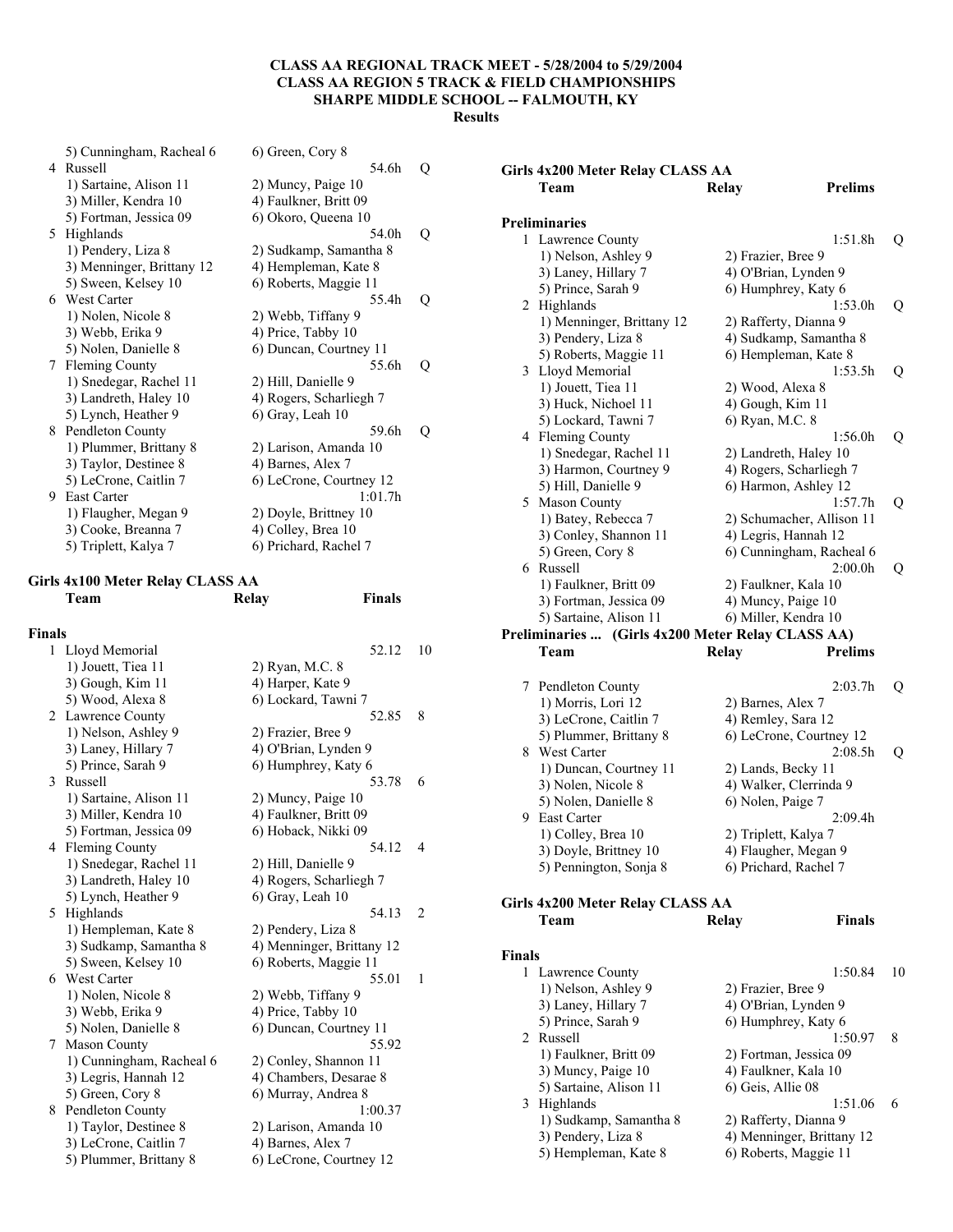|   | 4 Lloyd Memorial          | 1:51.94                 | 4              |
|---|---------------------------|-------------------------|----------------|
|   | 1) Jouett, Tiea 11        | 2) Wood, Alexa 8        |                |
|   | 3) Lockard, Tawni 7       | 4) Gough, Kim 11        |                |
|   | 5) Huck, Nichoel 11       | 6) Ryan, M.C. 8         |                |
|   | 5 Fleming County          | 1:54.94                 | $\mathcal{L}$  |
|   | 1) Snedegar, Rachel 11    | 2) Harmon, Courtney 9   |                |
|   | 3) Landreth, Haley 10     | 4) Rogers, Scharliegh 7 |                |
|   | 5) Hill, Danielle 9       | 6) Harmon, Ashley 12    |                |
|   | 6 Mason County            | 1:58.06                 | $\overline{1}$ |
|   | 1) Green, Cory 8          | 2) Conley, Shannon 11   |                |
|   | 3) Schumacher, Allison 11 | 4) Legris, Hannah 12    |                |
|   | 5) Cunningham, Racheal 6  |                         |                |
|   | 7 Pendleton County        | 2:02.97                 |                |
|   | 1) Morris, Lori 12        | 2) Barnes, Alex 7       |                |
|   | 3) LeCrone, Caitlin 7     | 4) Remley, Sara 12      |                |
|   | 5) Plummer, Brittany 8    | 6) LeCrone, Courtney 12 |                |
| 8 | West Carter               | 2:08.25                 |                |
|   | 1) Lands, Becky 11        | 2) Nolen, Nicole 8      |                |
|   | 3) Walker, Clerrinda 9    | 4) Nolen, Danielle 8    |                |
|   |                           |                         |                |

### **Girls 4x400 Meter Relay CLASS AA Team Relay Prelims**

|    | Preliminaries                     |                            |   |
|----|-----------------------------------|----------------------------|---|
| 1  | Russell                           | 4:18.2h                    | Q |
|    | 1) Faulkner, Kala 10              | 2) Fortman, Jessica 09     |   |
|    | 3) Geis, Allie 08                 | 4) Smith, Jennifer 12      |   |
|    | 5) Ison, Sarah 09                 | 6) Valentine, Mariah 10    |   |
| 2  | Highlands                         | 4:27.0h                    | Q |
|    | 1) Roberts, Maggie 11             | 2) Menninger, Brittany 12  |   |
|    | 3) Mueller, Kelsa 9               | 4) Parian, Olivia 8        |   |
|    | 5) Rafferty, Dianna 9             | 6) Sudkamp, Samantha 8     |   |
| 3  | West Carter                       | 4:30.1h                    | Q |
|    | 1) Barker, Kelly 11               | 2) Webb, Tiffany 9         |   |
|    | 3) Webb, Erika 9                  | 4) Price, Tabby 10         |   |
|    | 5) Duncan, Courtney 11            | 6) Nolen, Nicole 8         |   |
| 4  | Rowan County                      | 4:35.6h                    | Q |
|    | 1) Hunley, Alex 11                | 2) Weigel, Cassie 12       |   |
|    | 3) Iwu, Jessica 9                 | 4) Alderman, Abby 12       |   |
|    | 5) Gilvin, Maegan 10              | 6) Crayne, Angela 11       |   |
| 5  | Lloyd Memorial                    | 4:32.6h                    | Q |
|    | 1) Wood, Alexa 8                  | 2) Nocero, Donnell 7       |   |
|    | 3) Grant, Sam 9                   | 4) Griffin, Heather 12     |   |
|    | 5) Lockard, Tawni 7               | 6) Nieporte, Sondra 10     |   |
| 6  | <b>Fleming County</b>             | 4:41.6h                    | Q |
|    | 1) Harmon, Ashley 12              | 2) Gray, Leah 10           |   |
|    | 3) Landreth, Haley 10             | 4) Harmon, Courtney 9      |   |
|    | 5) Gulley, Jenna 12               | 6) Hill, Danielle 9        |   |
| 7  | <b>Mason County</b>               | 4:51.2h                    | Q |
|    | 1) Conley, Shannon 11             | 2) Schumacher, Allison 11  |   |
|    | 3) Levay, Elizabeth 8             | 4) Legris, Hannah 12       |   |
|    | 5) Vanlandingham, Kaylan 8        | 6) White, Racheal 7        |   |
| 8  | Pendleton County                  | 5:01.6h                    | Q |
|    | 1) Plummer, Brittany 8            | 2) Taylor, Destinee 8      |   |
|    | 3) King, Rachael 9                | 4) Barnes, Alex 7          |   |
|    | 5) Larison, Amanda 10             | 6) LeCrone, Caitlin 7      |   |
| 9  | Lawrence County                   | 5:09.2h                    |   |
|    | 1) Prince, Sarah 9                | 2) Baumgardner, Jessica 11 |   |
|    | 3) Southern, Jaimie 8             | 4) Nelson, Leslie 11       |   |
| 10 | 5) Frazier, Bree 9<br>East Carter | 5:21.3h                    |   |
|    | 1) Fannin, April 11               | 2) Wilson, Brittnie 8      |   |
|    |                                   |                            |   |

|                        | 3) Prichard, Rachel 7<br>4) Cooke, Breanna 7<br>5) Flaugher, Megan 9<br>6) Colley, Brea 10 |                                              |                           |    |
|------------------------|--------------------------------------------------------------------------------------------|----------------------------------------------|---------------------------|----|
|                        | <b>Girls 4x400 Meter Relay CLASS AA</b>                                                    |                                              |                           |    |
|                        | Team                                                                                       | Relay                                        | <b>Finals</b>             |    |
|                        |                                                                                            |                                              |                           |    |
| Finals<br>$\mathbf{1}$ | Russell                                                                                    |                                              | 4:13.13                   | 10 |
|                        | 1) Faulkner, Kala 10                                                                       | 2) Geis, Allie 08                            |                           |    |
|                        | 3) Fortman, Jessica 09                                                                     | 4) Smith, Jennifer 12                        |                           |    |
|                        | 5) Hoback, Nikki 09                                                                        | 6) Muncy, Paige 10                           |                           |    |
| <b>Finals</b>          | (Girls 4x400 Meter Relay CLASS AA)                                                         |                                              |                           |    |
|                        | Team                                                                                       | Relay                                        | <b>Finals</b>             |    |
|                        |                                                                                            |                                              | 4:14.71                   | 8  |
|                        | 2 Highlands<br>1) Parian, Olivia 8                                                         | 2) Mueller, Kelsa 9                          |                           |    |
|                        | 3) Roberts, Maggie 11                                                                      |                                              | 4) Menninger, Brittany 12 |    |
|                        | 5) Sudkamp, Samantha 8                                                                     | 6) Rafferty, Dianna 9                        |                           |    |
|                        | 3 West Carter                                                                              |                                              | 4:17.11                   | 6  |
|                        | 1) Barker, Kelly 11                                                                        | 2) Webb, Tiffany 9                           |                           |    |
|                        | 3) Webb, Erika 9                                                                           | 4) Price, Tabby 10                           |                           |    |
|                        | 5) Lands, Becky 11                                                                         | 6) Walker, Clerrinda 9                       |                           |    |
|                        | 4 Rowan County                                                                             |                                              | 4:19.56                   | 4  |
|                        | 1) Hunley, Alex 11                                                                         | 2) Gilvin, Maegan 10                         |                           |    |
|                        | 3) Iwu, Jessica 9                                                                          | 4) Alderman, Abby 12                         |                           |    |
|                        | 5) Weigel, Cassie 12                                                                       | 6) Crayne, Angela 11                         | 4:24.51                   |    |
|                        | 5 Lloyd Memorial<br>1) Wood, Alexa 8                                                       |                                              |                           | 2  |
|                        | 3) Nocero, Donnell 7                                                                       | 2) Grant, Sam 9<br>4) Griffin, Heather 12    |                           |    |
|                        | 5) Lockard, Tawni 7                                                                        | 6) Nieporte, Sondra 10                       |                           |    |
|                        | 6 Mason County                                                                             |                                              | 4:41.61                   | 1  |
|                        | 1) Conley, Shannon 11                                                                      |                                              | 2) Schumacher, Allison 11 |    |
|                        | 3) Levay, Elizabeth 8                                                                      | 4) Legris, Hannah 12                         |                           |    |
|                        | 5) Vanlandingham, Kaylan 8                                                                 | 6) White, Racheal 7                          |                           |    |
|                        | 7 Fleming County                                                                           |                                              | 4:44.96                   |    |
|                        | 1) Harmon, Ashley 12                                                                       | 2) Landreth, Haley 10                        |                           |    |
|                        | 3) Harmon, Courtney 9                                                                      | 4) Gray, Leah 10                             |                           |    |
|                        | 5) Gulley, Jenna 12                                                                        | 6) Hill, Danielle 9                          |                           |    |
|                        | 8 Pendleton County                                                                         |                                              | 5:03.03                   |    |
|                        | 1) LeCrone, Caitlin 7<br>3) King, Rachael 9                                                | 2) Taylor, Destinee 8<br>4) Barnes, Alex 7   |                           |    |
|                        | 5) Larison, Amanda 10                                                                      | 6) Plummer, Brittany 8                       |                           |    |
|                        |                                                                                            |                                              |                           |    |
|                        | Girls 4x800 Meter Relay CLASS AA                                                           |                                              |                           |    |
|                        | Team                                                                                       | Relay                                        | <b>Finals</b>             |    |
|                        |                                                                                            |                                              |                           |    |
|                        | 1 Highlands                                                                                |                                              | 10:02.0h                  | 10 |
|                        | 1) Mueller, Kelsa 9<br>3) Dressman, Darcie 10                                              | 2) Wehage, Maggie 12<br>4) Hensley, Sarah 10 |                           |    |
|                        | 5) Hansman, Abbey 11                                                                       | 6) Jones, Ashley 12                          |                           |    |
|                        | 2 Lloyd Memorial                                                                           |                                              | 10:05.7h                  | 8  |
|                        | 1) Cooper, Kira 11                                                                         | 2) Nieporte, Sondra 10                       |                           |    |
|                        | 3) Griffin, Heather 12                                                                     | 4) Ashcraft, Mandy 9                         |                           |    |
|                        | 5) Grant, Sam 9                                                                            | 6) Wood, Alexa 8                             |                           |    |
|                        | 3 Russell                                                                                  |                                              | 10:07.3h                  | 6  |
|                        | 1) Geis, Allie 08                                                                          | 2) Valentine, Mariah 10                      |                           |    |
|                        | 3) Smith, Jennifer 12                                                                      | 4) Hoback, Nikki 09                          |                           |    |
|                        | 5) Muncy, Paige 10                                                                         | 6) Fortman, Jessica 09                       |                           |    |
|                        | 4 Rowan County                                                                             |                                              | 10:43.1h                  | 4  |

1) Hunley, Alex 11 2) Iwu, Jessica 9<br>3) Alderman, Abby 12 4) Weigel, Cassie 12

 $3)$  Alderman, Abby 12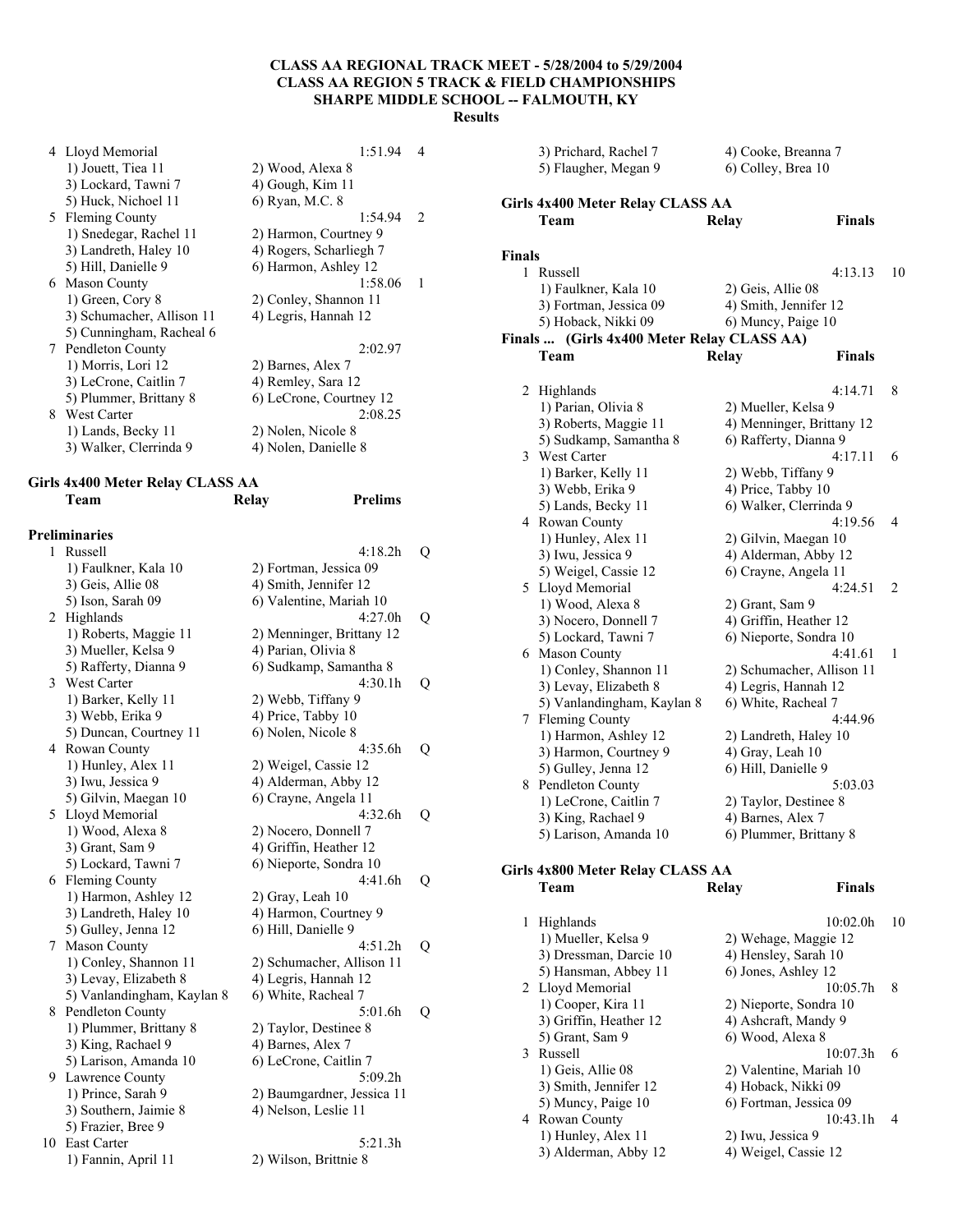|        | 5) Gilvin, Maegan 10<br>5 Mason County               |    |                                                   | 11:34.0h          | 2              |        | <b>Preliminaries</b><br>1 Franklin, Tyler                    |    | 11 Rowan CO                 | 23.4h              | Q              |
|--------|------------------------------------------------------|----|---------------------------------------------------|-------------------|----------------|--------|--------------------------------------------------------------|----|-----------------------------|--------------------|----------------|
|        | 1) Wallingford, Beryl 9<br>3) Schumacher, Allison 11 |    | 2) Vanlandingham, Kaylan 8<br>4) White, Racheal 7 |                   |                |        | Preliminaries  (Boys 200 Meter Dash CLASS AA)<br><b>Name</b> | Yr |                             | School             | <b>Prelims</b> |
|        | 5) Levay, Elizabeth 8                                |    | 6) Atherton, Ashley 8                             |                   |                |        |                                                              |    |                             |                    |                |
|        | 6 Pendleton County                                   |    |                                                   | 11:39.2h          | - 1            |        | 1 Slone, Casey                                               |    | 12 Russell                  | 23.4h              | Q              |
|        | 1) Lea, Ciara 11                                     |    | 2) LeCrone, Caitlin 7                             |                   |                |        | 3 Lovett, Tim                                                |    | 12 Lloyd                    | J23.4h             | Q              |
|        | 3) King, Bethany 6                                   |    | 4) McCain, Kelsey 6                               |                   |                |        | 4 Hall, J.J.                                                 |    | 9 Lloyd                     | 23.7h              | Q              |
|        | 5) King, Rachael 9                                   |    | 6) Barnes, Alex 7                                 |                   |                |        | 5 Kramer, T.J.                                               |    | 12 Highlands                | 24.1h              | Q              |
|        | 7 West Carter                                        |    |                                                   | 12:00.2h          |                |        | 6 Wilcox, Micah                                              |    | 12 Russell                  | 23.8h              | Q              |
|        | 1) Nolen, Nicole 8                                   |    | 2) Barker, Kelly 11                               |                   |                |        | 7 Wilks, Bryan                                               |    | 9 Lawrence CO               | 24.1h              | Q              |
|        | 3) Duncan, Courtney 11                               |    | 4) Glover, LeAndra 8                              |                   |                |        | 8 Simpson, Bryon                                             |    | 12 Pendleton CO             | 24.5h              | Q              |
|        | 5) Wease, Mary 7                                     |    | 6) Shepherd, Kaitlyn 8                            |                   |                | 9      | Bradford, Max                                                |    | 10 Bourbon Co               | 24.0h              |                |
|        | 8 East Carter                                        |    |                                                   | 12:04.0h          |                |        | 10 Bridgett, Jordan                                          |    | 10 Highlands                | 24.4h              |                |
|        | 1) Fannin, April 11                                  |    | 2) Flaugher, Megan 9                              |                   |                |        | 11 Sparks, Brent                                             |    | 9 Mason CO                  | 24.5h              |                |
|        | 3) Chambless, Amanda 6                               |    | 4) Pennington, Sonja 8                            |                   |                |        | 12 Cantrell, Bobby                                           |    | 11 Lawrence CO              | 24.6h              |                |
|        | 5) Colley, Brea 10<br>9 Lawrence County              |    | 6) Kretzer, Julie 11                              | 12:10.3h          |                |        | 13 Hughes, Dustin                                            |    | 11 Lewis CO                 | 25.6h              |                |
|        | 1) Prince, Sarah 9                                   |    | 2) Heston, Elizabeth 8                            |                   |                |        | 14 Wease, Brandon                                            |    | 10 Morgan CO                | 26.1h              |                |
|        | 3) Southern, Jesse 8                                 |    | 4) Southern, Jaimie 8                             |                   |                |        | 15 Hord, Chris                                               |    | 11 Fleming CO               | 26.4h              |                |
|        | 5) Delong, Megan 9                                   |    |                                                   |                   |                |        | 16 Brunelle, Chris                                           | 8  | E Carter                    | 27.9h              |                |
|        |                                                      |    |                                                   |                   |                |        | --- Wright, Curtis                                           |    | 11 Morgan CO                | DQ                 |                |
|        | <b>Boys 100 Meter Dash CLASS AA</b>                  |    |                                                   |                   |                |        | <b>Boys 200 Meter Dash CLASS AA</b>                          |    |                             |                    |                |
|        | Name                                                 | Yr |                                                   | <b>School</b>     | <b>Prelims</b> |        | Name                                                         | Yr |                             | <b>School</b>      | <b>Finals</b>  |
|        | Preliminaries                                        |    |                                                   |                   |                | Finals |                                                              |    |                             |                    |                |
|        | 1 Lovett, Tim                                        |    | 12 Lloyd                                          | 10.7 <sub>h</sub> | Q              |        | 1 Franklin, Tyler                                            |    | 11 Rowan CO                 | 23.12              | 10             |
|        | 2 Peterman, Robbie                                   |    | 11 Highlands                                      | 10.9 <sub>h</sub> | Q              |        | 2 Hall, J.J.                                                 |    | 9 Lloyd                     | 23.13              | 8              |
|        | Franklin, Tyler                                      |    | 11 Rowan CO                                       | 11.2 <sub>h</sub> | Q              |        | 3 Lovett, Tim                                                |    | 12 Lloyd                    | 23.74              | 6              |
| 4      | Slone, Casey                                         |    | 12 Russell                                        | 11.0h             | Q              |        | 4 Slone, Casey                                               |    | 12 Russell                  | 23.89              | 4              |
| 5      | Wright, Curtis                                       |    | 11 Morgan CO                                      | 11.3h             | Q              |        | 5 Kramer, T.J.                                               |    | 12 Highlands                | 24.25              | 2              |
|        | 6 Bridgett, Jordan                                   |    | 10 Highlands                                      | 11.8h             | Q              |        | 6 Wilcox, Micah                                              |    | 12 Russell                  | 24.27              | $\mathbf{1}$   |
|        | 7 Wilks, Bryan                                       | 9  | Lawrence CO                                       | 11.1h             | q              |        | 7 Wilks, Bryan                                               | 9  | Lawrence CO                 | 24.82              |                |
| 8      | Wilcox, Micah                                        |    | 12 Russell                                        | 11.4h             | q              |        | 8 Simpson, Bryon                                             |    | 12 Pendleton CO             | 25.06              |                |
| 9      | Donohew, Joey                                        |    | 10 Rowan CO                                       | 11.5h             |                |        |                                                              |    |                             |                    |                |
| 10     | Sparks, Brent                                        |    | 9 Mason CO                                        | 11.7 <sub>h</sub> |                |        | <b>Boys 400 Meter Dash CLASS AA</b>                          |    |                             |                    |                |
|        | 11 Barker, Daniel                                    |    | 10 W Carter                                       | 11.9 <sub>h</sub> |                |        | Name                                                         | Yr |                             | <b>School</b>      | <b>Prelims</b> |
| 12     | Bradford, Max                                        |    | 10 Bourbon Co                                     | J11.9h            |                |        |                                                              |    |                             |                    |                |
| 13     | Cantrell, Bobby                                      |    | 11 Lawrence CO                                    | J11.9h            |                |        | Preliminaries                                                |    |                             |                    |                |
| 14     | Simpson, Bryon                                       |    | 12 Pendleton CO                                   | 12.3h             |                |        | 1 Smithson, Chuck                                            |    | 12 Highlands                | 52.1h              | Q              |
|        | 14 Hord, Chris                                       |    | 11 Fleming CO                                     | 12.3h             |                |        | 2 Hall, J.J.                                                 |    | 9 Lloyd                     | 53.0h              | Q              |
|        | 16 Carroll, Nathan                                   |    | 8 E Carter                                        | J12.3h            |                |        | 3 Emrath, Dave                                               |    | 12 Lloyd                    | 53.6h              | Q              |
|        | 17 Brunelle, Chris                                   |    | 8 E Carter                                        | 12.6h             |                |        | 4 Smith, Chris                                               |    | 12 Russell                  | 53.0h              | Q              |
|        | 18 Rogers, Robbelle                                  |    | 9 Fleming CO                                      | 14.1h             |                |        | 5 Head, Spencer                                              |    | 9 Highlands                 | 53.3h              | Q              |
|        |                                                      |    |                                                   |                   |                |        | 6 Fosson, Brandon                                            |    | 12 E Carter                 | 54.3h              | Q              |
|        | <b>Boys 100 Meter Dash CLASS AA</b>                  |    |                                                   |                   |                |        | 7 Marin, Joseph                                              | 11 | Rowan CO                    | 54.1h              | q              |
|        | Name                                                 | Yr |                                                   | School            | <b>Finals</b>  |        | 8 Murton, Jairus                                             | 11 | Lawrence CO                 | 56.4h              | q              |
|        |                                                      |    |                                                   |                   |                |        | 9 Frint, James                                               | 9. | W Carter                    | 56.6h              |                |
| Finals |                                                      |    |                                                   |                   |                |        | 10 Stone, Thomas                                             |    | 11 Lawrence CO              | 57.4h              |                |
|        | 1 Franklin, Tyler                                    |    | 11 Rowan CO                                       | 11.29             | -10            |        | 11 Trent, Logan                                              | 9. | Rowan CO                    | 57.6h              |                |
|        | 2 Peterman, Robbie                                   |    | 11 Highlands                                      | 11.40             | 8              |        | 12 Stitt, Eric                                               |    | 10 Mason CO                 | 57.7h              |                |
|        | 3 Lovett, Tim                                        |    | 12 Lloyd                                          | 11.54             | 6              |        | 13 Conley, Barron                                            | 10 | Mason CO                    | 1:00.0h            |                |
|        | 4 Slone, Casey                                       |    | 12 Russell<br>Lawrence CO                         | 11.66             | 4              |        | 14 Bare, Kenny                                               |    | 10 Lewis CO                 | 1:00.2h            |                |
|        | 5 Wilks, Bryan                                       | 9  |                                                   | 11.88             | 2              |        | 15 Roberts, Jesse                                            |    | 9 Fleming CO                | 1:01.3h            |                |
|        | 6 Wilcox, Micah                                      |    | 12 Russell                                        | 12.05             | -1             |        | 16 Wolfe, Justin                                             |    | 9 W Carter                  | 1:02.4h            |                |
|        | 7 Wright, Curtis<br>8 Bridgett, Jordan               |    | 11 Morgan CO<br>10 Highlands                      | 12.20<br>12.27    |                |        | 17 Bell, Jacob<br>18 Rayburn, Josh                           | 8  | Fleming CO<br>12 Bourbon Co | 1:04.2h<br>1:04.7h |                |
|        | <b>Boys 200 Meter Dash CLASS AA</b>                  |    |                                                   |                   |                |        | <b>Boys 400 Meter Dash CLASS AA</b>                          |    |                             |                    |                |
|        | Name                                                 | Yr |                                                   | School            | <b>Prelims</b> |        | Name                                                         | Yr |                             | School             | Finals         |
|        |                                                      |    |                                                   |                   |                |        |                                                              |    |                             |                    |                |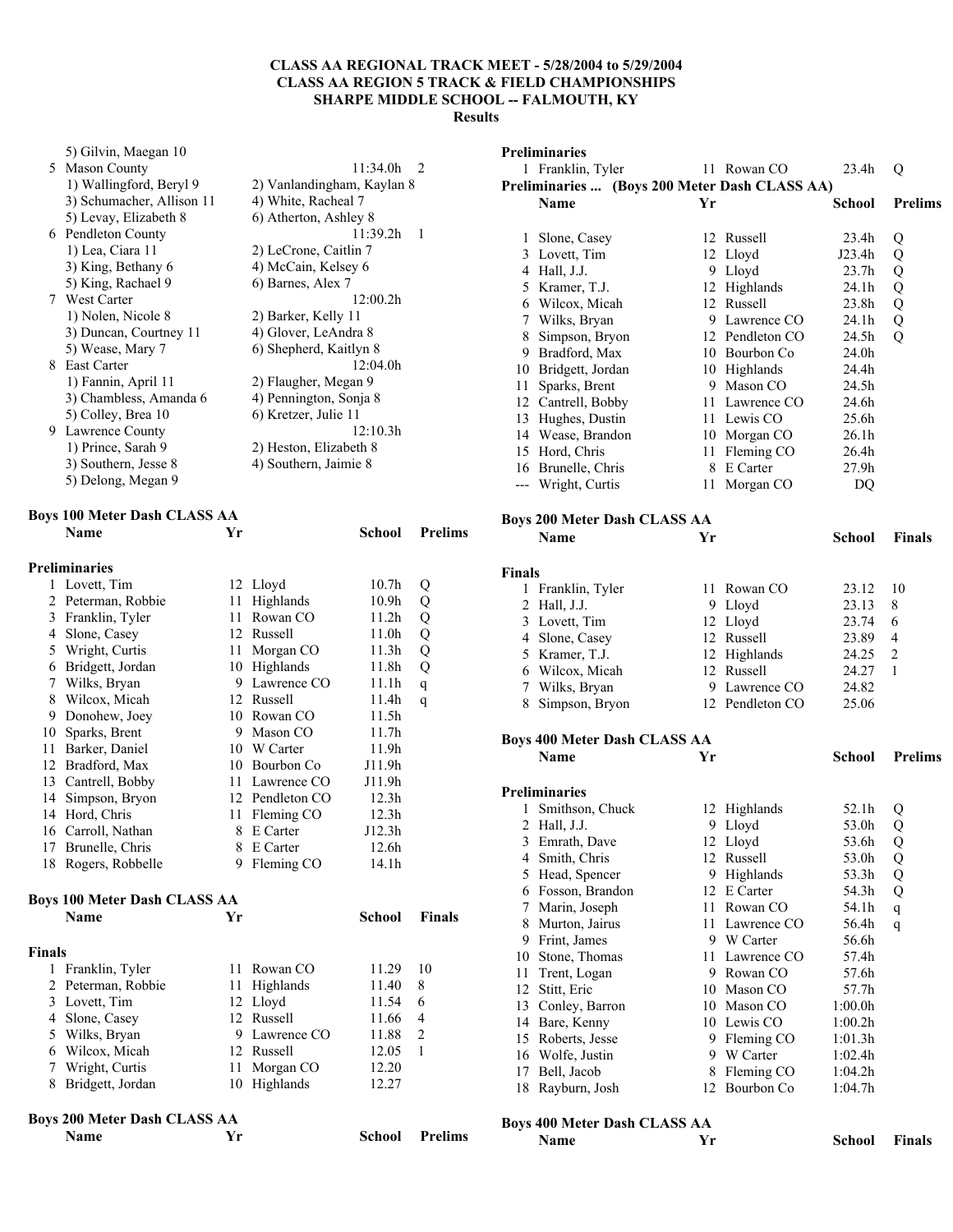#### **Finals**

| 1 Smith, Chris    | 12 Russell     | 51.15 | $\frac{10}{2}$ |
|-------------------|----------------|-------|----------------|
| 2 Emrath, Dave    | 12 Lloyd       | 51.55 | 8              |
| 3 Smithson, Chuck | 12 Highlands   | 51.85 | 6              |
| 4 Marin, Joseph   | 11 Rowan CO    | 52.50 | $\overline{4}$ |
| 5 Head, Spencer   | 9 Highlands    | 53.42 | $\mathcal{L}$  |
| 6 Fosson, Brandon | 12 E Carter    | 54.31 |                |
| 7 Hall, J.J.      | 9 Lloyd        | 56.27 |                |
| 8 Murton, Jairus  | 11 Lawrence CO | 56.88 |                |

**Name Yr School Finals** 

#### **Boys 800 Meter Run CLASS AA**

| 1  | Derrick, Breylen |    | 12 Highlands  | 1:59.5h             | 10 |
|----|------------------|----|---------------|---------------------|----|
| 2  | Kruskamp, Keenan | 11 | Lloyd         | 2:01.0 <sub>h</sub> | 8  |
| 3  | Pettit, Travis   | 10 | Rowan CO      | 2:03.0h             | 6  |
| 4  | Pendery, Ben     | 11 | Highlands     | 2:03.6h             | 4  |
| 5  | Kinman, Eric     | 10 | Lloyd         | 2:08.9h             | 2  |
| 6  | Ginn, Tyler      |    | 12 Fleming CO | 2:09.2h             | 1  |
| 7  | Murton, Jairus   | 11 | Lawrence CO   | 2:09.4h             |    |
| 8  | Marin, Joseph    | 11 | Rowan CO      | 2:13.0h             |    |
| 9  | Ritter, Scott    | 9  | Pendleton CO  | 2:14.0h             |    |
| 10 | Johnson, Drew    | 8  | E Carter      | 2:14.4h             |    |
| 11 | Mckenzie, Kaleb  | 12 | Russell       | 2:15.0h             |    |
| 12 | Hersel, Michael  | 12 | Bourbon Co    | 2:15.8h             |    |
| 13 | Webb, Marshall   | 12 | Bourbon Co    | 2:16.1h             |    |
| 14 | Ritter, Jason    | 11 | Pendleton CO  | 2:16.3h             |    |
| 15 | Thomas, Casey    | 10 | E Carter      | 2:17.8h             |    |
| 16 | Qualls, Ryan     | 10 | Mason CO      | 2:23.3h             |    |
| 17 | Hollon, Michael  | 10 | Morgan CO     | 2:38.5h             |    |
|    |                  |    |               |                     |    |

#### **Boys 1600 Meter Run CLASS AA Name Yr School Finals**

| Mirrielees, Brian<br>8<br>Ritter, Scott<br>9<br>Webb, Marshall<br>Qualls, Ryan<br>10<br>Williams, Landon<br>10<br>Jones, Kalen<br>10<br>McClain, Tyler<br>8<br>Schaffer, Sam<br>11<br>Fitzpatrick, Mark<br>7<br>Green, Jeremy<br>8<br>Boys 3200 Meter Run CLASS AA | Pendleton CO<br>12 Bourbon Co<br>12 Fleming CO<br>Mason CO<br>Russell<br>W Carter<br>E Carter<br>Lawrence CO<br>Lawrence CO<br>E Carter | 5:06.20<br>5:07.62<br>5:08.73<br>5:15.21<br>5:20.65<br>5:22.02<br>5:22.22<br>5:33.66<br>5:44.53<br>5:56.95 |                |
|--------------------------------------------------------------------------------------------------------------------------------------------------------------------------------------------------------------------------------------------------------------------|-----------------------------------------------------------------------------------------------------------------------------------------|------------------------------------------------------------------------------------------------------------|----------------|
|                                                                                                                                                                                                                                                                    |                                                                                                                                         |                                                                                                            |                |
|                                                                                                                                                                                                                                                                    |                                                                                                                                         |                                                                                                            |                |
|                                                                                                                                                                                                                                                                    |                                                                                                                                         |                                                                                                            |                |
|                                                                                                                                                                                                                                                                    |                                                                                                                                         |                                                                                                            |                |
|                                                                                                                                                                                                                                                                    |                                                                                                                                         |                                                                                                            |                |
|                                                                                                                                                                                                                                                                    |                                                                                                                                         |                                                                                                            |                |
|                                                                                                                                                                                                                                                                    |                                                                                                                                         |                                                                                                            |                |
|                                                                                                                                                                                                                                                                    |                                                                                                                                         |                                                                                                            |                |
|                                                                                                                                                                                                                                                                    |                                                                                                                                         |                                                                                                            |                |
|                                                                                                                                                                                                                                                                    |                                                                                                                                         |                                                                                                            |                |
|                                                                                                                                                                                                                                                                    |                                                                                                                                         |                                                                                                            |                |
|                                                                                                                                                                                                                                                                    | Highlands                                                                                                                               | 4:55.01                                                                                                    |                |
| Gilvin, Dusty                                                                                                                                                                                                                                                      |                                                                                                                                         | 4:47.51                                                                                                    | $\mathbf{1}$   |
| Pettit, Travis                                                                                                                                                                                                                                                     | Rowan CO                                                                                                                                | 4:46.62                                                                                                    | $\overline{2}$ |
| Kruskamp, Keenan                                                                                                                                                                                                                                                   | Lloyd                                                                                                                                   | 4:37.34                                                                                                    | $\overline{4}$ |
| Knapp, Keith                                                                                                                                                                                                                                                       |                                                                                                                                         | 4:32.82                                                                                                    | 6              |
| Duncan, Ron                                                                                                                                                                                                                                                        |                                                                                                                                         | 4:28.38                                                                                                    | 8              |
| Derrick, Breylen                                                                                                                                                                                                                                                   |                                                                                                                                         | 4:26.28                                                                                                    | 10             |
|                                                                                                                                                                                                                                                                    |                                                                                                                                         | 12 Highlands<br>10 Fleming CO<br>12 Lloyd<br>11<br>10<br>12 Rowan CO                                       |                |

|                                | танг               |               | punvu         | .             |
|--------------------------------|--------------------|---------------|---------------|---------------|
|                                | 1 Knapp, Keith     | 12 Lloyd      | $9:52.16$ 10  |               |
| (Boys 3200 Meter Run CLASS AA) |                    |               |               |               |
|                                | <b>Name</b>        | Vr            | <b>School</b> | <b>Finals</b> |
|                                | 2 Derrick, Breylen | 12 Highlands  | 10:12.78      | -8            |
|                                | 3 Duncan, Ron      | 10 Fleming CO | 10:14.35      | 6             |

| 4 Kinman, Eric      |   | 10 Lloyd       | 10:24.82 | 4 |
|---------------------|---|----------------|----------|---|
| 5 Mirrielees, Brian |   | 8 Highlands    | 10:24.93 | 2 |
| 6 Gilvin, Dusty     |   | 12 Rowan CO    | 10:35.57 |   |
| 7 Moore, Casey      |   | 10 Rowan CO    | 10:52.58 |   |
| 8 Hatfield, Corey   |   | 8 Pendleton CO | 11:32.14 |   |
| 9 Doyle, TJ         |   | 12 Fleming CO  | 11:36.96 |   |
| 10 McClain, Tyler   | 8 | E Carter       | 11:42.91 |   |
| 11 Grimes, Steven   | 9 | Russell        | 12:03.20 |   |
| 12 Williams, Landon |   | 10 Russell     | 12:03.95 |   |
| 13 Hendrix, John    |   | 10 Bourbon Co  | 12:38.00 |   |
| 14 Evans, Corey     |   | 10 Morgan CO   | 13:10.64 |   |
| 15 Campbell, Dakota |   | E Carter       | 13:28.27 |   |

## **Boys 110 Meter Hurdles CLASS AA**

|    | <b>Name</b>          | Yr  |               | School            | <b>Prelims</b> |
|----|----------------------|-----|---------------|-------------------|----------------|
|    | <b>Preliminaries</b> |     |               |                   |                |
|    | Mincey, Sam          |     | 12 Rowan CO   | 14.9h             | Q              |
|    | 2 Lykins, Lance      |     | 10 W Carter   | 15.8h             | Q              |
| 3  | Vance, Howard        |     | 12 Lloyd      | 16.0 <sub>h</sub> | Q              |
|    | 3 Lavendar, Jeremy   |     | 10 Russell    | 16.0h             | Q              |
| 5. | Hamel, Brady         |     | 12 Highlands  | J16.0h            | Q              |
| 6  | Watson, Andy         |     | 11 Fleming CO | 16.4h             | Q              |
|    | Shepherd, Corey      | 12. | W Carter      | 16.8h             | Q              |
|    | Williams, Noel       |     | 11 Rowan CO   | 16.8h             | Q              |
| 9  | Carter, Aubrey       | 8   | Lloyd         | 18.5h             |                |
| 9  | Armstrong, Nathan    | 9   | Russell       | 18.5h             |                |
|    | Haas, Mike           |     | Highlands     | 18.7h             |                |

#### **Boys 110 Meter Hurdles CLASS AA**

| <b>Finals</b>      |  |               |       |    |  |
|--------------------|--|---------------|-------|----|--|
| Mincey, Sam        |  | 12 Rowan CO   | 14.95 | 10 |  |
| 2 Lavendar, Jeremy |  | 10 Russell    | 15.85 | 8  |  |
| 3 Shepherd, Corey  |  | 12 W Carter   | 15.95 | 6  |  |
| 4 Vance, Howard    |  | 12 Lloyd      | 16.13 | 4  |  |
| 5 Lykins, Lance    |  | 10 W Carter   | 16.23 | 2  |  |
| 6 Watson, Andy     |  | 11 Fleming CO | 16.35 |    |  |
| 7 Hamel, Brady     |  | 12 Highlands  | 16.49 |    |  |
| Williams, Noel     |  | Rowan CO      | 17 28 |    |  |

**Name Yr School Finals** 

### **Boys 300 Meter Hurdles CLASS AA**

|    | <b>Name</b>       | Yr |                | School            | <b>Prelims</b> |
|----|-------------------|----|----------------|-------------------|----------------|
|    | Preliminaries     |    |                |                   |                |
|    | Mincey, Sam       |    | 12 Rowan CO    | 40.3h             | Q              |
| 2  | Shepherd, Corey   | 12 | W Carter       | 41.7h             | Q              |
| 3  | Robinson, Daniel  | 12 | Russell        | 42.7h             | Q              |
| 4  | Vance, Howard     |    | 12 Lloyd       | 42.9 <sub>h</sub> | Q              |
| 5  | Hamel, Brady      |    | 12 Highlands   | 43.0 <sub>h</sub> | Q              |
| 6  | Lykins, Lance     |    | 10 W Carter    | 43.5 <sub>h</sub> | Q              |
| 7  | Guilkey, Justin   | 10 | Highlands      | 43.8h             | q              |
| 8  | Meenach, Matt     | 11 | E Carter       | 44.0h             | q              |
| 9  | Williams, Noel    | 11 | Rowan CO       | 44.2h             |                |
| 10 | Cantrell, Bobby   | 11 | Lawrence CO    | 44.8h             |                |
| 11 | Williams, Wes     | 10 | Morgan CO      | 46.3 <sub>h</sub> |                |
| 12 | Meiman, Vince     |    | 12 Lloyd       | 46.5 <sub>h</sub> |                |
| 13 | Watson, Andy      | 11 | Fleming CO     | 46.6h             |                |
| 14 | Armstrong, Nathan | 9  | Russell        | 47.0h             |                |
| 15 | Carroll, Adam     |    | 10 Lawrence CO | 47.2h             |                |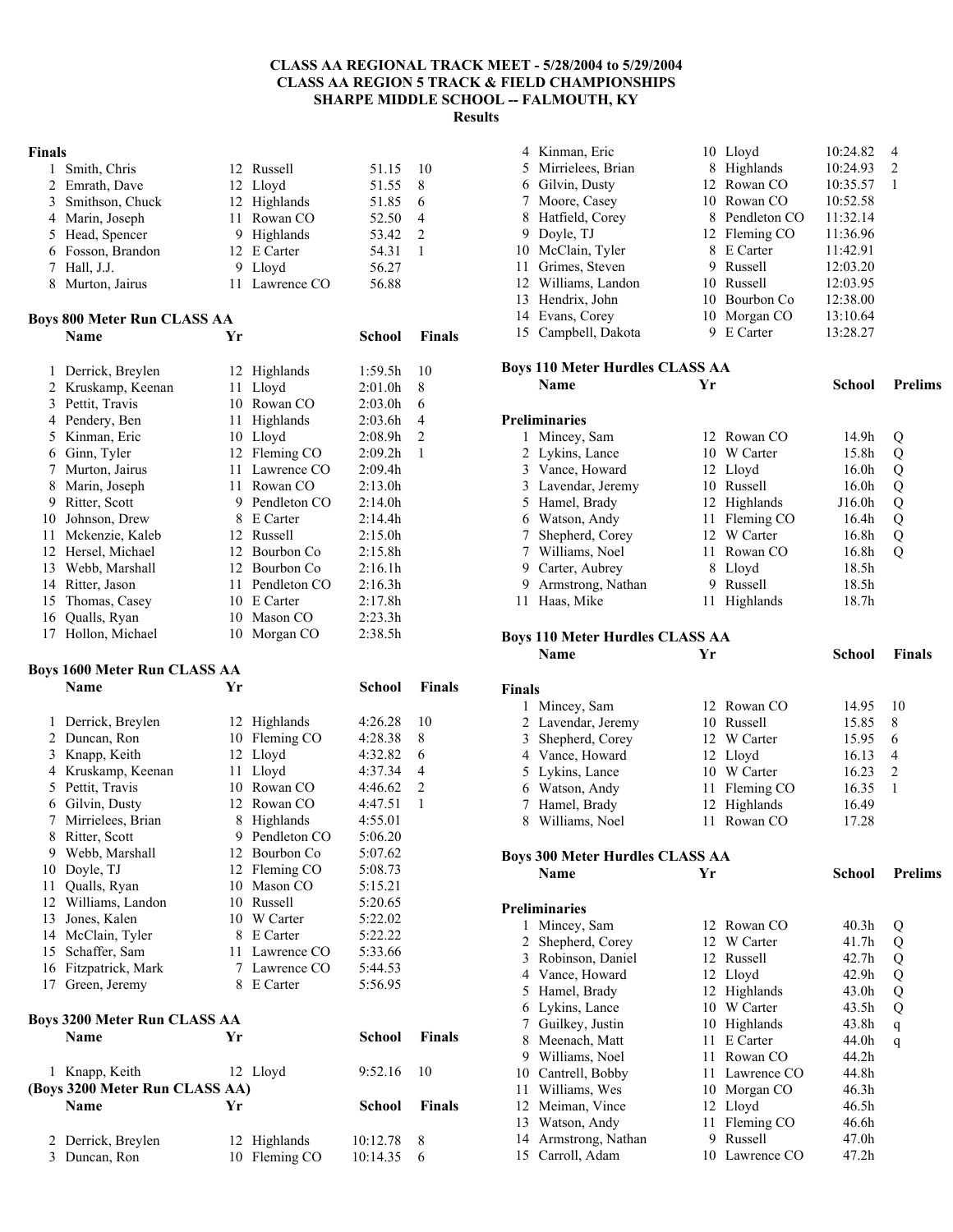|        | <b>Boys 300 Meter Hurdles CLASS AA</b>           |     |                          |                |                |
|--------|--------------------------------------------------|-----|--------------------------|----------------|----------------|
|        | Name                                             | Yr  |                          | School         | <b>Finals</b>  |
|        |                                                  |     |                          |                |                |
| Finals |                                                  |     |                          |                |                |
| 1      | Mincey, Sam                                      |     | 12 Rowan CO              | 38.73          | 10             |
|        | 2 Shepherd, Corey                                |     | 12 W Carter              | 41.56          | 8              |
|        | 3 Robinson, Daniel                               |     | 12 Russell               | 41.83          | 6              |
|        | 4 Hamel, Brady                                   |     | 12 Highlands             | 42.50          | 4              |
|        | 5 Guilkey, Justin                                |     | 10 Highlands             | 42.54          | $\overline{2}$ |
|        | 6 Lykins, Lance                                  |     | 10 W Carter              | 43.82          | 1              |
|        | 7 Vance, Howard                                  |     | 12 Lloyd                 | 43.84          |                |
|        | 8 Meenach, Matt                                  | 11- | E Carter                 | 45.43          |                |
|        | <b>Boys 4x100 Meter Relay CLASS AA</b>           |     |                          |                |                |
|        | Team                                             |     | Relay                    | <b>Prelims</b> |                |
|        |                                                  |     |                          |                |                |
|        | <b>Preliminaries</b>                             |     |                          |                |                |
|        | 1 Lloyd Memorial                                 |     |                          | 44.9h          | Q              |
|        | 1) Lovett, Tim 12                                |     | 2) Kinney, Charles 11    |                |                |
|        | 3) Hall, J.J. 9                                  |     | 4) Meiman, Vince 12      |                |                |
|        | 5) Vance, Howard 12                              |     | 6) Webb, Dara 10         |                |                |
|        | 2 Highlands                                      |     |                          | 45.4h          | Q              |
|        | 1) Kramer, T.J. 12                               |     | 2) Peterman, Robbie 11   |                |                |
|        | 3) Bridgett, Jordan 10                           |     | 4) Stowers, Mike 11      |                |                |
|        | 5) Owens, Chris 11                               |     | 6) Kramer, Jordan 9      |                |                |
|        | 3 Russell                                        |     |                          | 45.8h          | Q              |
|        | 1) Slone, Casey 12                               |     | 2) Wilcox, Micah 12      |                |                |
|        | 3) Roberts, Aaron 12                             |     | 4) Gross, Josh 11        |                |                |
|        | 5) Robinson, Daniel 12                           |     | 6) Virgin, Zack 8        |                |                |
|        | 4 Newport                                        |     |                          | 47.3h          | Q              |
|        | 1) Dykes, Chris 10                               |     | 2) Glenn, James 10       |                |                |
|        | 3) Pate, Alvin 11                                |     | 4) Elmer, Andre' 12      |                |                |
|        | 5) Lawson, Kenny 11                              |     | 6) Bargin, David 8       |                |                |
|        | 5 Lawrence County                                |     |                          | 46.7h          | Q              |
|        | 1) Carroll, Adam 10                              |     | 2) Fitzpatrick, Larry 10 |                |                |
|        | 3) Wilks, Bryan 9                                |     | 4) Cantrell, Bobby 11    |                |                |
|        | 5) Endicott, Derrick 11                          |     | 6) Fyffe, Brent 10       |                |                |
|        | 6 Mason County                                   |     |                          | 48.1h          | Q              |
|        | 1) Conley, Barron 10                             |     | 2) Stitt, Eric 10        |                |                |
|        | 3) Sparks, Brent 9                               |     | 4) Hinds, Elliott 11     |                |                |
|        | 5) Hull, Chris 10                                |     | 6) Jones, Wes 10         |                |                |
|        | 7 East Carter                                    |     |                          | 47.1h          | Q              |
|        | 1) Meenach, Matt 11                              |     | 2) Fosson, Brandon 12    |                |                |
|        | 3) Flaugher, Lafe 10                             |     | 4) Hill, Josh 11         |                |                |
|        | 5) Martin, Billy 11                              |     | 6) Carroll, Nathan 8     |                |                |
|        | 8 Morgan County                                  |     |                          | 48.5h          | Q              |
|        | 1) Bolin, Jon 10                                 |     | 2) Wease, Brandon 10     |                |                |
|        | 3) Wright, Curtis 11                             |     | 4) Montgomery, Wes 9     |                |                |
|        | 5) Collins, Chip 12                              |     |                          |                |                |
|        | Preliminaries  (Boys 4x100 Meter Relay CLASS AA) |     |                          |                |                |
|        | Team                                             |     | <b>Relay</b>             | <b>Prelims</b> |                |
|        |                                                  |     |                          |                |                |

|    | 9 Fleming County      | 48.8h                  |
|----|-----------------------|------------------------|
|    | 1) Johnson, Robert 9  | 2) Hord, Chris 11      |
|    | 3) Rogers, Robbelle 9 | 4) Rosser, Trey 10     |
|    | 5) Edwards, Nick 10   | 6) Salmons, Joseph 9   |
| 10 | West Carter           | 49 2h                  |
|    | 1) Shepherd, Corey 12 | 2) Flannery, Thomas 12 |
|    | 3) Barker, Daniel 10  | 4) Dean, Chris 11      |
|    | 5) Lykins, Lance 10   | 6) Frint, James 9      |

|               | <b>Boys 4x100 Meter Relay CLASS AA</b> |                          |                |             |
|---------------|----------------------------------------|--------------------------|----------------|-------------|
|               | Team                                   | <b>Relay</b>             | <b>Finals</b>  |             |
| <b>Finals</b> |                                        |                          |                |             |
| 1             | Highlands                              |                          | 44.94          | 10          |
|               | 1) Bridgett, Jordan 10                 | 2) Kramer, T.J. 12       |                |             |
|               | 3) Peterman, Robbie 11                 | 4) Stowers, Mike 11      |                |             |
|               | 5) Owens, Chris 11                     | 6) Kramer, Jordan 9      |                |             |
|               | 2 Lloyd Memorial                       |                          | 44.98          | 8           |
|               | 1) Meiman, Vince 12                    | 2) Lovett, Tim 12        |                |             |
|               | 3) Kinney, Charles 11                  | 4) Hall, J.J. 9          |                |             |
|               | 5) Vance, Howard 12                    | 6) Webb, Dara 10         |                |             |
|               | 3 Russell                              |                          | 46.13          | 6           |
|               | 1) Wilcox, Micah 12                    | 2) Roberts, Aaron 12     |                |             |
|               | 3) Slone, Casey 12                     | 4) Gross, Josh 11        |                |             |
|               | 5) Robinson, Daniel 12                 | 6) Virgin, Zack 8        |                |             |
|               | 4 East Carter                          |                          | 46.87          | 4           |
|               | 1) Meenach, Matt 11                    | 2) Fosson, Brandon 12    |                |             |
|               | 3) Flaugher, Lafe 10                   | 4) Hill, Josh 11         |                |             |
|               | 5) Martin, Billy 11                    | 6) Carroll, Nathan 8     |                |             |
|               | 5 Lawrence County                      |                          | 47.07          | 2           |
|               | 1) Wilks, Bryan 9                      | 2) Fitzpatrick, Larry 10 |                |             |
|               | 3) Cantrell, Bobby 11                  | 4) Carroll, Adam 10      |                |             |
|               | 5) Endicott, Derrick 11                | 6) Fyffe, Brent 10       |                |             |
|               | 6 Mason County                         |                          | 47.69          | 1           |
|               | 1) Conley, Barron 10                   | 2) Stitt, Eric 10        |                |             |
|               | 3) Hinds, Elliott 11                   |                          |                |             |
|               |                                        | 4) Sparks, Brent 9       |                |             |
|               | 5) Hull, Chris 10                      | 6) Jones, Wes 10         |                |             |
|               | 7 Morgan County                        |                          | 47.75          |             |
|               | 1) Bolin, Jon 10                       | 2) Wease, Brandon 10     |                |             |
|               | 3) Wright, Curtis 11                   | 4) Montgomery, Wes 9     |                |             |
|               | 5) Collins, Chip 12                    |                          |                |             |
|               | <b>Boys 4x200 Meter Relay CLASS AA</b> |                          |                |             |
|               | Team                                   | Relay                    | <b>Prelims</b> |             |
|               | <b>Preliminaries</b>                   |                          |                |             |
| 1             | Russell                                |                          | 1:34.7h        | Q           |
|               | 1) Wilcox, Micah 12                    | 2) Robinson, Daniel 12   |                |             |
|               | 3) Roberts, Aaron 12                   | 4) Slone, Casey 12       |                |             |
|               | 5) Gross, Josh 11                      | 6) Virgin, Zack 8        |                |             |
|               | 2 Highlands                            |                          | 1:34.8h        | $\mathbf Q$ |
|               | 1) Kramer, T.J. 12                     | 2) Smithson, Chuck 12    |                |             |
|               | 3) Cecil, Chase 10                     | 4) Bridgett, Jordan 10   |                |             |
|               | 5) Scott, Alex 12                      | 6) Owens, Chris 11       |                |             |
| 3             | Lloyd Memorial                         |                          | 1:35.2h        | Q           |
|               | 1) Kennedy, Justin 10                  | 2) Meiman, Vince 12      |                |             |

 $3)$  Vance, Howard 12  $\qquad$  4) Kinney, Charles 11 5) Kruskamp, Keenan 11 6) Webb, Dara 10

1) Meenach, Matt 11 2) Martin, Billy 11 3) Flaugher, Lafe 10 4) Hill, Josh 11 5) Fosson, Brandon 12 6) Carroll, Nathan 8 5 Pendleton County 1:39.0h Q

1) Dunaway, Parker 9 2) Smith, Brad 9 3) Long, Gerald 9 4) Simpson, Bryon 12 5) Ritter, Jason 11 6) Hughes, Drew 12 6 Rowan County 1:41.5h Q 1) Gough, Steve 12 2) Newman, Alex 10 3) Trent, Logan 9 4) Williams, Noel 11 5) Donohew, Joey 10 6) Furman, Bryant 11

4 East Carter 1:36.9h Q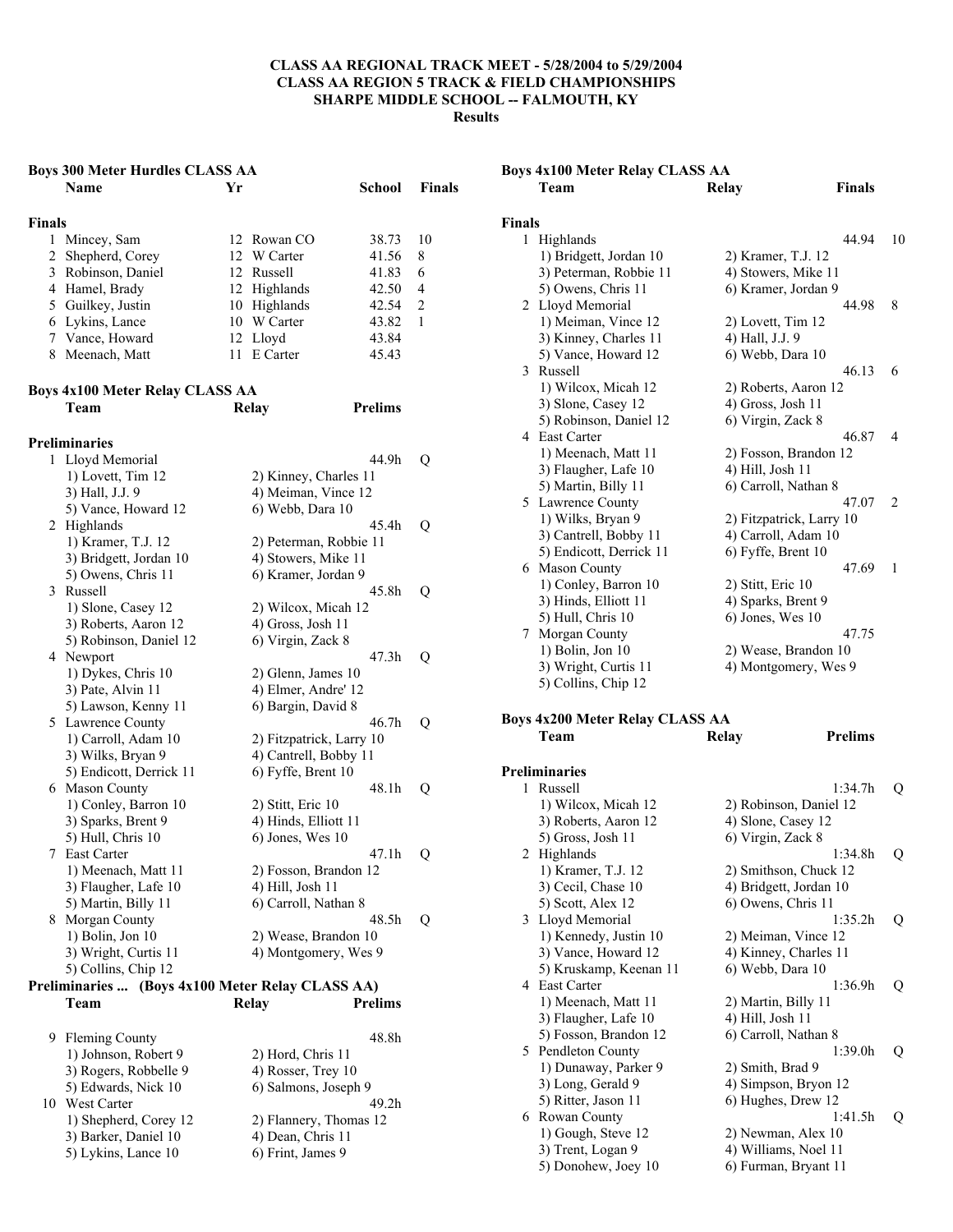7 Fleming County 1:40.2h Q 1) Johnson, Robert 9 2) Hord, Chris 11 3) Rosser, Trey 10 4) Rogers, Robbelle 9 5) Edwards, Nick 10 6) Watson, Andy 11 8 Lawrence County 1:42.1h Q 1) Fitzpatrick, Larry 10 2) Fyffe, Brent 10  $3)$  Carroll, Adam  $10$   $4)$  Stone, Thomas 11 5) Endicott, Derrick 11 6) Cantrell, Timmy 8 9 Newport 1:40.5h 1) Dykes, Chris 10 2) Glenn, James 10 3) Pate, Alvin 11 4) Elmer, Andre' 12 5) Lawson, Kenny 11 6) Bargin, David 8 10 West Carter 1:42.5h 1) Lykins, Lance 10 2) Hollingsworth, Michael 9 3) Frint, James 9 4) Barker, Daniel 10 5) Thorton, Bradley 10 10 Morgan County JDQ 1) Bolin, Jon 10 2) Montgomery, Wes 9 3) Wright, Curtis 11 4) Wease, Brandon 10 5) Collins, Chip 12

#### **Boys 4x200 Meter Relay CLASS AA Team Relay Finals**

| <b>Finals</b><br>1 |                                           | 1:33.50                 | 10             |
|--------------------|-------------------------------------------|-------------------------|----------------|
|                    | Highlands                                 |                         |                |
|                    | 1) Scott, Alex 12                         | 2) Smithson, Chuck 12   |                |
|                    | 3) Bridgett, Jordan 10                    | 4) Kramer, T.J. 12      |                |
|                    | 5) Cecil, Chase 10                        | 6) Owens, Chris 11      | 8              |
| 2                  | Russell                                   | 1:34.54                 |                |
|                    | 1) Wilcox, Micah 12                       | 2) Roberts, Aaron 12    |                |
|                    | 3) Robinson, Daniel 12                    | 4) Slone, Casey 12      |                |
|                    | 5) Gross, Josh 11                         | 6) Virgin, Zack 8       |                |
|                    | 3 East Carter                             | 1:36.09                 | 6              |
|                    | 1) Meenach, Matt 11                       | 2) Martin, Billy 11     |                |
|                    | 3) Flaugher, Lafe 10                      | 4) Hill, Josh 11        |                |
|                    | 5) Fosson, Brandon 12                     | 6) Carroll, Nathan 8    |                |
|                    | Finals  (Boys 4x200 Meter Relay CLASS AA) |                         |                |
|                    | Team                                      | <b>Finals</b><br>Relay  |                |
|                    |                                           |                         |                |
|                    | 4 Lloyd Memorial                          | 1:36.50                 | 4              |
|                    | 1) Kinney, Charles 11                     | 2) Meiman, Vince 12     |                |
|                    | 3) Kennedy, Justin 10                     | 4) Vance, Howard 12     |                |
|                    | 5) Kruskamp, Keenan 11                    | 6) Webb, Dara 10        |                |
|                    | 5 Pendleton County                        | 1:38.47                 | $\overline{2}$ |
|                    | 1) Dunaway, Parker 9                      | 2) Smith, Brad 9        |                |
|                    | 3) Long, Gerald 9                         | 4) Simpson, Bryon 12    |                |
|                    | 5) Ritter, Jason 11                       | 6) Hughes, Drew 12      |                |
|                    | 6 Lawrence County                         | 1.4041                  | 1              |
|                    | 1) Fitzpatrick, Larry 10                  | 2) Fyffe, Brent 10      |                |
|                    | 3) Stone, Thomas 11                       | 4) Carroll, Adam 10     |                |
|                    | 5) Cantrell, Timmy 8                      | 6) Endicott, Derrick 11 |                |
| 7                  | Fleming County                            | 1:40.88                 |                |
|                    | 1) Johnson, Robert 9                      | 2) Hord, Chris 11       |                |
|                    | 3) Rogers, Robbelle 9                     | 4) Rosser, Trey 10      |                |
|                    | 5) Edwards, Nick 10                       | 6) Watson, Andy 11      |                |
|                    | 8 Rowan County                            | 1:41.15                 |                |
|                    | 1) Gough, Steve 12                        | 2) Newman, Alex 10      |                |
|                    | 3) Trent, Logan 9                         | 4) Williams, Noel 11    |                |
|                    | 5) Donohew, Joey 10                       | 6) Furman, Bryant 11    |                |
|                    |                                           |                         |                |

**Boys 4x400 Meter Relay CLASS AA** 

|   | Team                     | Relay                | <b>Prelims</b>          |   |
|---|--------------------------|----------------------|-------------------------|---|
|   | <b>Preliminaries</b>     |                      |                         |   |
| 1 | Lloyd Memorial           |                      | 3:32.6h                 | Q |
|   | 1) Hall, J.J. 9          |                      | 2) Kruskamp, Keenan 11  |   |
|   | 3) Kennedy, Justin 10    | 4) Emrath, Dave 12   |                         |   |
|   | 5) Meiman, Vince 12      | 6) Carter, Aubrey 8  |                         |   |
|   | 2 Russell                |                      | 3:40.6h                 | Q |
|   | 1) Mckenzie, Kaleb 12    |                      | 2) Robinson, Daniel 12  |   |
|   | 3) Roberts, Aaron 12     | 4) Smith, Chris 12   |                         |   |
|   | 5) Slone, Casey 12       | 6) Virgin, Zack 8    |                         |   |
|   | 3 Highlands              |                      | 3:34.2h                 | Q |
|   | 1) Scott, Alex 12        | 2) Head, Spencer 9   |                         |   |
|   | 3) Smithson, Chuck 12    | 4) Hamel, Brady 12   |                         |   |
|   | 5) Guilkey, Justin 10    | 6) Brogan, Tim 10    |                         |   |
|   | 4 Fleming County         |                      | 3:41.7h                 | Q |
|   | 1) Johnson, Robert 9     | 2) Watson, Andy 11   |                         |   |
|   | 3) Ginn, Tyler 12        | 4) Duncan, Ron 10    |                         |   |
|   | 5) Rosser, Trey 10       | 6) Ellison, CJ 10    |                         |   |
|   | 5 Rowan County           |                      | 3:34.3h                 | Q |
|   | 1) Gough, Steve 12       | 2) Trent, Logan 9    |                         |   |
|   | 3) Pettit, Travis 10     | 4) Marin, Joseph 11  |                         |   |
|   | 5) Gilvin, Dusty 12      | 6) Newman, Alex 10   |                         |   |
|   | 6 East Carter            |                      | 3:45.4h                 | Q |
|   | 1) Flaugher, Lafe 10     | 2) Carroll, Nathan 8 |                         |   |
|   | 3) Martin, Billy 11      |                      | 4) Fosson, Brandon 12   |   |
|   | 5) Johnson, Drew 8       | 6) Thomas, Casey 10  |                         |   |
|   | 7 West Carter            |                      | 3:46.2h                 | Q |
|   | 1) Walker, Bradley 12    | 2) Jones, Kalen 10   |                         |   |
|   | 3) Dean, Chris 11        |                      | 4) Shepherd, Corey 12   |   |
|   | 5) Frint, James 9        | 6) Lykins, Lance 10  |                         |   |
|   | 8 Lawrence County        |                      | 3:57.2h                 | Q |
|   | 1) Ferguson, Josh 11     | 2) Stone, Thomas 11  |                         |   |
|   | 3) Fitzpatrick, Larry 10 | 4) Murton, Jacob 10  |                         |   |
|   | 5) Schaffer, Sam 11      |                      | 6) Endicott, Derrick 11 |   |
|   | 9 Mason County           |                      | 4:15.4h                 |   |
|   | 1) Conley, Barron 10     | 2) Stitt, Eric 10    |                         |   |
|   | 3) Qualls, Ryan 10       | 4) Thomas, Calvin 9  |                         |   |
|   | 5) Hunt, Brad 10         | 6) Robb, David 9     |                         |   |

## **Boys 4x400 Meter Relay CLASS AA**

### **Team Relay Finals**

| <b>Finals</b> |                       |                        |                |
|---------------|-----------------------|------------------------|----------------|
|               | 1 Lloyd Memorial      | 3:27.50                | 10             |
|               | 1) Hall, J.J. 9       | 2) Kruskamp, Keenan 11 |                |
|               | 3) Kennedy, Justin 10 | 4) Emrath, Dave 12     |                |
|               | 5) Meiman, Vince 12   | 6) Carter, Aubrey 8    |                |
|               | 2 Highlands           | 3:35.43                | 8              |
|               | 1) Scott, Alex 12     | 2) Smithson, Chuck 12  |                |
|               | 3) Guilkey, Justin 10 | 4) Hamel, Brady 12     |                |
|               | 5) Head, Spencer 9    | 6) Brogan, Tim 10      |                |
|               | 3 Rowan County        | 3:40.25                | 6              |
|               | 1) Gough, Steve 12    | 2) Trent, Logan 9      |                |
|               | 3) Pettit, Travis 10  | 4) Marin, Joseph 11    |                |
|               | 5) Gilvin, Dusty 12   | 6) Newman, Alex 10     |                |
|               | 4 Fleming County      | 3:42.56                | $\overline{4}$ |
|               | 1) Johnson, Robert 9  | 2) Watson, Andy 11     |                |
|               | 3) Ginn, Tyler 12     | 4) Duncan, Ron 10      |                |
|               | 5) Rosser, Trey 10    | 6) Ellison, CJ 10      |                |
|               | 5 East Carter         | 3:42.76                | 2              |
|               | 1) Flaugher, Lafe 10  | 2) Carroll, Nathan 8   |                |